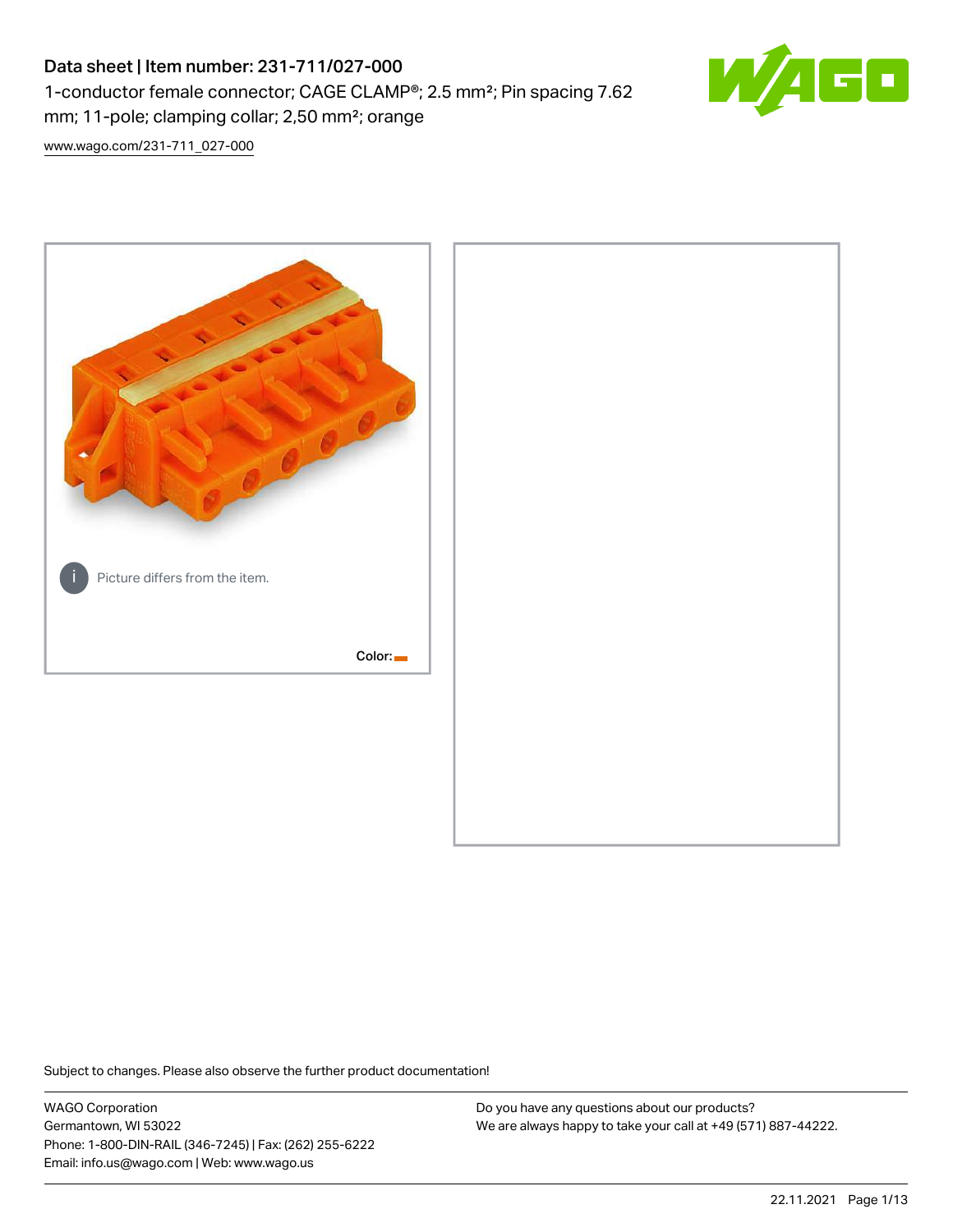



 $L =$  (pole no.  $-1$ ) x pin spacing  $+5.08$  mm

 $L_1 = L + 3$  mm

 $L_2 = L + 8.8$  mm

 $L_3 = L + 14.8$  mm

2- to 3-pole female connectors – one latch only

# Item description

■ Universal connection for all conductor types

Subject to changes. Please also observe the further product documentation!

WAGO Corporation Germantown, WI 53022 Phone: 1-800-DIN-RAIL (346-7245) | Fax: (262) 255-6222 Email: info.us@wago.com | Web: www.wago.us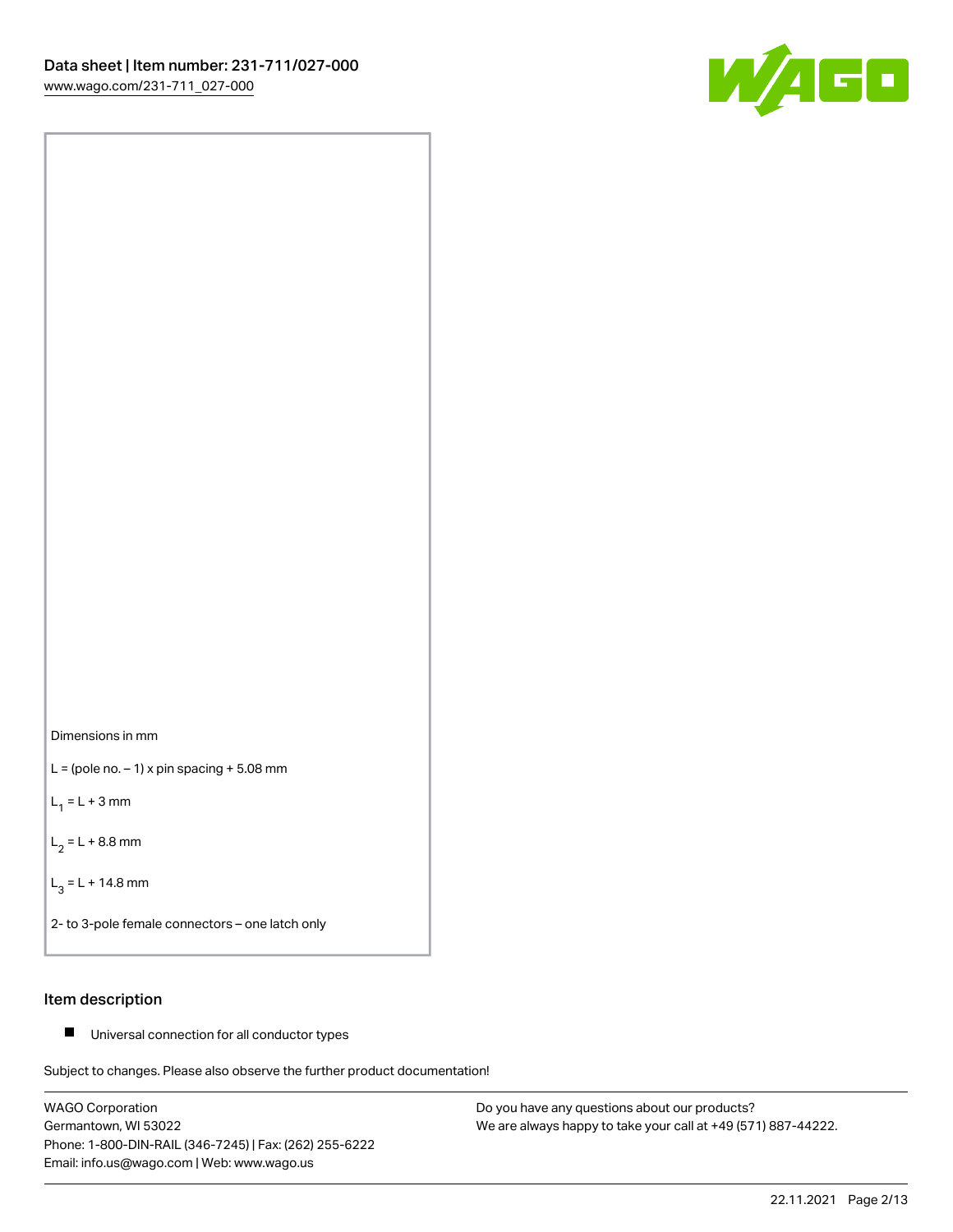

- $\blacksquare$ Easy cable pre-assembly and on-unit wiring via vertical and horizontal CAGE CLAMP<sup>®</sup> actuation
- $\blacksquare$ Integrated test ports
- $\blacksquare$ With coding fingers

# Data

| ×<br>× |
|--------|
|        |

| Safety information 1 | The MCS-MULTI CONNECTION SYSTEM includes connectors<br>without breaking capacity in accordance with DIN EN 61984. When<br>used as intended, these connectors must not be connected<br>/disconnected when live or under load. The circuit design should<br>ensure header pins, which can be touched, are not live when<br>unmated. |
|----------------------|-----------------------------------------------------------------------------------------------------------------------------------------------------------------------------------------------------------------------------------------------------------------------------------------------------------------------------------|
| Variants:            | Gold-plated or partially gold-plated contact surfaces<br>Other versions (or variants) can be requested from WAGO Sales or<br>configured at https://configurator.wago.com/                                                                                                                                                         |

# Electrical data

## IEC Approvals

| Ratings per                 | IEC/EN 60664-1                                                        |
|-----------------------------|-----------------------------------------------------------------------|
| Rated voltage (III / 3)     | 500 V                                                                 |
| Rated surge voltage (III/3) | 6 <sub>k</sub> V                                                      |
| Rated voltage (III/2)       | 630 V                                                                 |
| Rated surge voltage (III/2) | 6 <sub>k</sub> V                                                      |
| Nominal voltage (II/2)      | 1000V                                                                 |
| Rated surge voltage (II/2)  | 6 <sub>k</sub> V                                                      |
| Rated current               | 16 A                                                                  |
| Legend (ratings)            | $(III / 2)$ $\triangle$ Overvoltage category III / Pollution degree 2 |

# UL Approvals

| Approvals per                  | UL 1059 |
|--------------------------------|---------|
| Rated voltage UL (Use Group B) | 300 V   |
| Rated current UL (Use Group B) | 15A     |
| Rated voltage UL (Use Group D) | 300 V   |
| Rated current UL (Use Group D) | 10 A    |

Subject to changes. Please also observe the further product documentation!

| <b>WAGO Corporation</b>                                | Do you have any questions about our products?                 |
|--------------------------------------------------------|---------------------------------------------------------------|
| Germantown, WI 53022                                   | We are always happy to take your call at +49 (571) 887-44222. |
| Phone: 1-800-DIN-RAIL (346-7245)   Fax: (262) 255-6222 |                                                               |
| Email: info.us@wago.com   Web: www.wago.us             |                                                               |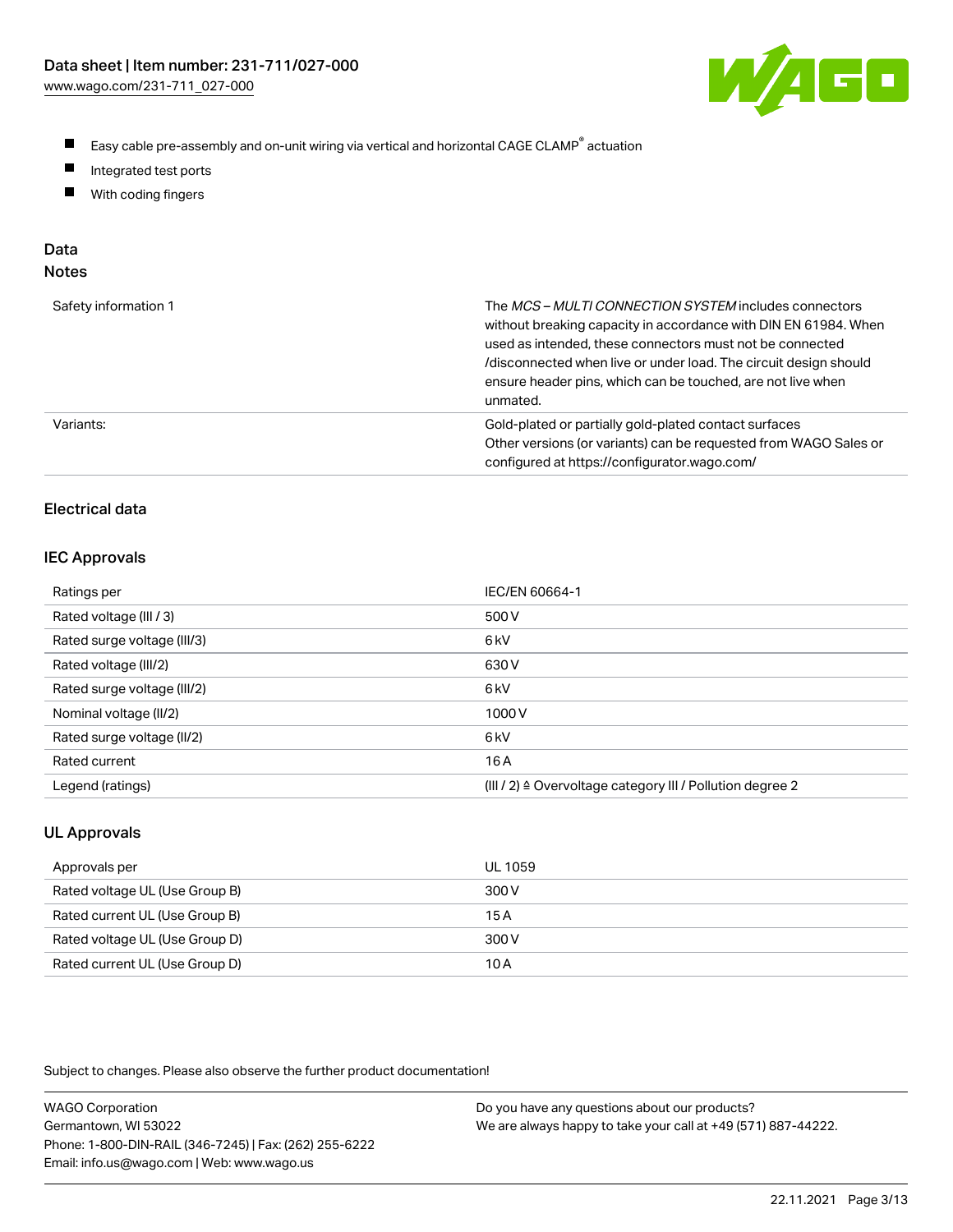

## Ratings per UL

| Rated voltage UL 1977 | 600 V |
|-----------------------|-------|
| Rated current UL 1977 | 1 E   |

## CSA Approvals

| Approvals per                   | CSA   |
|---------------------------------|-------|
| Rated voltage CSA (Use Group B) | 300 V |
| Rated current CSA (Use Group B) | 15 A  |
| Rated voltage CSA (Use Group D) | 300 V |
| Rated current CSA (Use Group D) | 10 A  |

## Connection data

| Total number of connection points |  |
|-----------------------------------|--|
| Total number of potentials        |  |
| Number of connection types        |  |
| Number of levels                  |  |

### Connection 1

| Connection technology                             | CAGE CLAMP <sup>®</sup>                |
|---------------------------------------------------|----------------------------------------|
| Actuation type                                    | Operating tool                         |
| Solid conductor                                   | $0.082.5$ mm <sup>2</sup> / 28  12 AWG |
| Fine-stranded conductor                           | $0.082.5$ mm <sup>2</sup> / 28  12 AWG |
| Fine-stranded conductor; with insulated ferrule   | $0.251.5$ mm <sup>2</sup>              |
| Fine-stranded conductor; with uninsulated ferrule | $0.252.5$ mm <sup>2</sup>              |
| Strip length                                      | 89 mm / 0.31  0.35 inch                |
| Number of poles                                   | 11                                     |
| Conductor entry direction to mating direction     | 0°                                     |

# Physical data

| Pin spacing | 7.62 mm / 0.3 inch    |
|-------------|-----------------------|
| Width       | 96.08 mm / 3.783 inch |
| Height      | 14.3 mm / 0.563 inch  |
| Depth       | 26.45 mm / 1.041 inch |

Subject to changes. Please also observe the further product documentation!

WAGO Corporation Germantown, WI 53022 Phone: 1-800-DIN-RAIL (346-7245) | Fax: (262) 255-6222 Email: info.us@wago.com | Web: www.wago.us Do you have any questions about our products? We are always happy to take your call at +49 (571) 887-44222.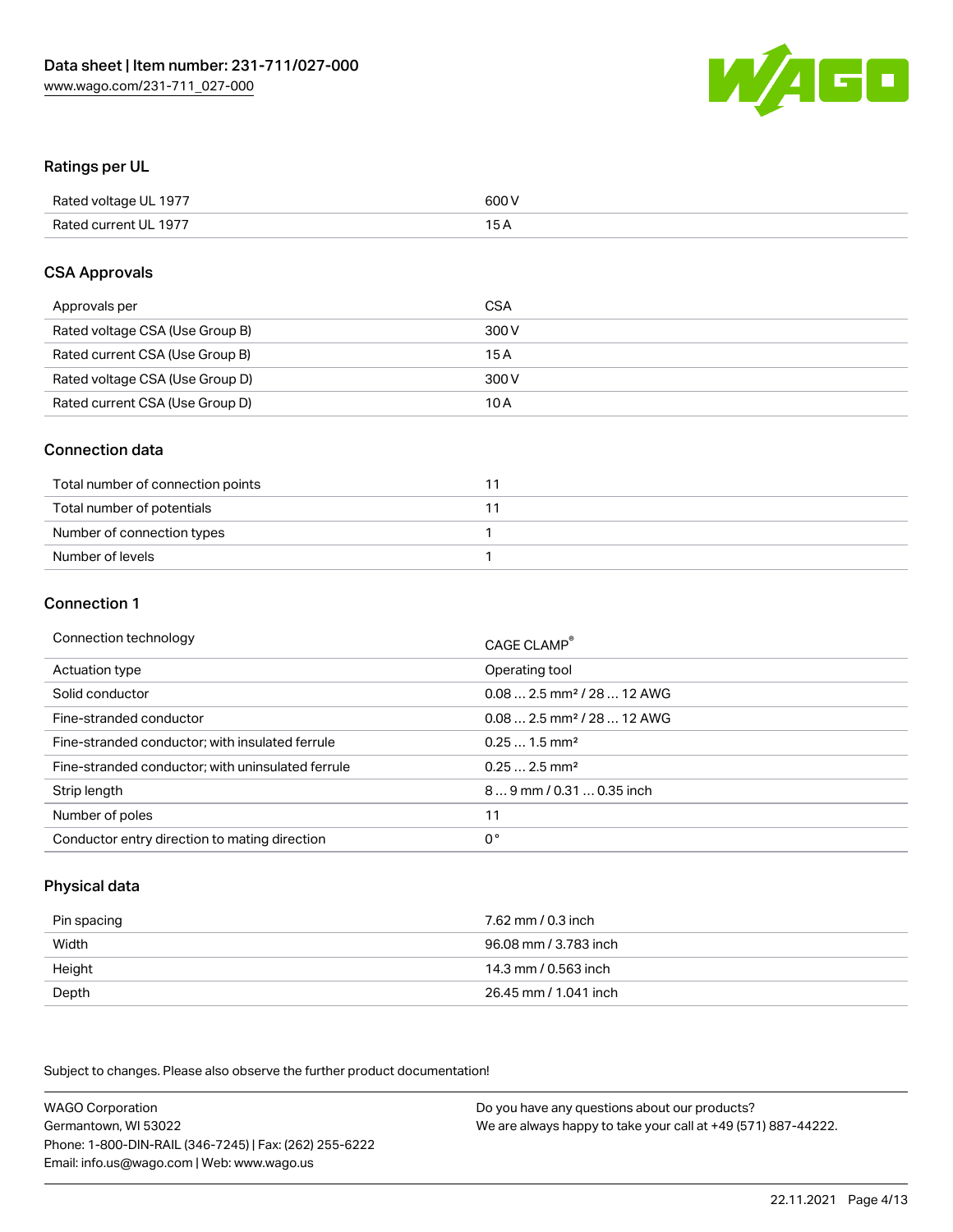

## Mechanical data

| Mounting type           | Mounting flange       |
|-------------------------|-----------------------|
| Mounting type           | Feed-through mounting |
|                         | Panel mounting        |
| with reinforcing strips |                       |

# Plug-in connection

| Contact type (pluggable connector) | Female connector/socket |
|------------------------------------|-------------------------|
| Connector (connection type)        | for conductor           |
| Mismating protection               | No                      |
| Locking of plug-in connection      | Without                 |

### Material data

| Color                       | orange                            |
|-----------------------------|-----------------------------------|
| Material group              |                                   |
| Insulation material         | Polyamide (PA66)                  |
| Flammability class per UL94 | V0                                |
| Clamping spring material    | Chrome nickel spring steel (CrNi) |
| Contact material            | Copper alloy                      |
| Contact plating             | tin-plated                        |
| Fire load                   | 0.418 MJ                          |
| Weight                      | 24.4g                             |

## Environmental requirements

| Limit temperature range | . +85 °ົ<br>-60 |  |
|-------------------------|-----------------|--|
|-------------------------|-----------------|--|

### Commercial data

| Product Group         | 3 (Multi Conn. System) |
|-----------------------|------------------------|
| PU (SPU)              | 10 Stück               |
| Packaging type        | box                    |
| Country of origin     | <b>DE</b>              |
| <b>GTIN</b>           | 4044918376822          |
| Customs tariff number | 8536694040             |

Subject to changes. Please also observe the further product documentation!

| <b>WAGO Corporation</b>                                | Do you have any questions about our products?                 |
|--------------------------------------------------------|---------------------------------------------------------------|
| Germantown, WI 53022                                   | We are always happy to take your call at +49 (571) 887-44222. |
| Phone: 1-800-DIN-RAIL (346-7245)   Fax: (262) 255-6222 |                                                               |
| Email: info.us@wago.com   Web: www.wago.us             |                                                               |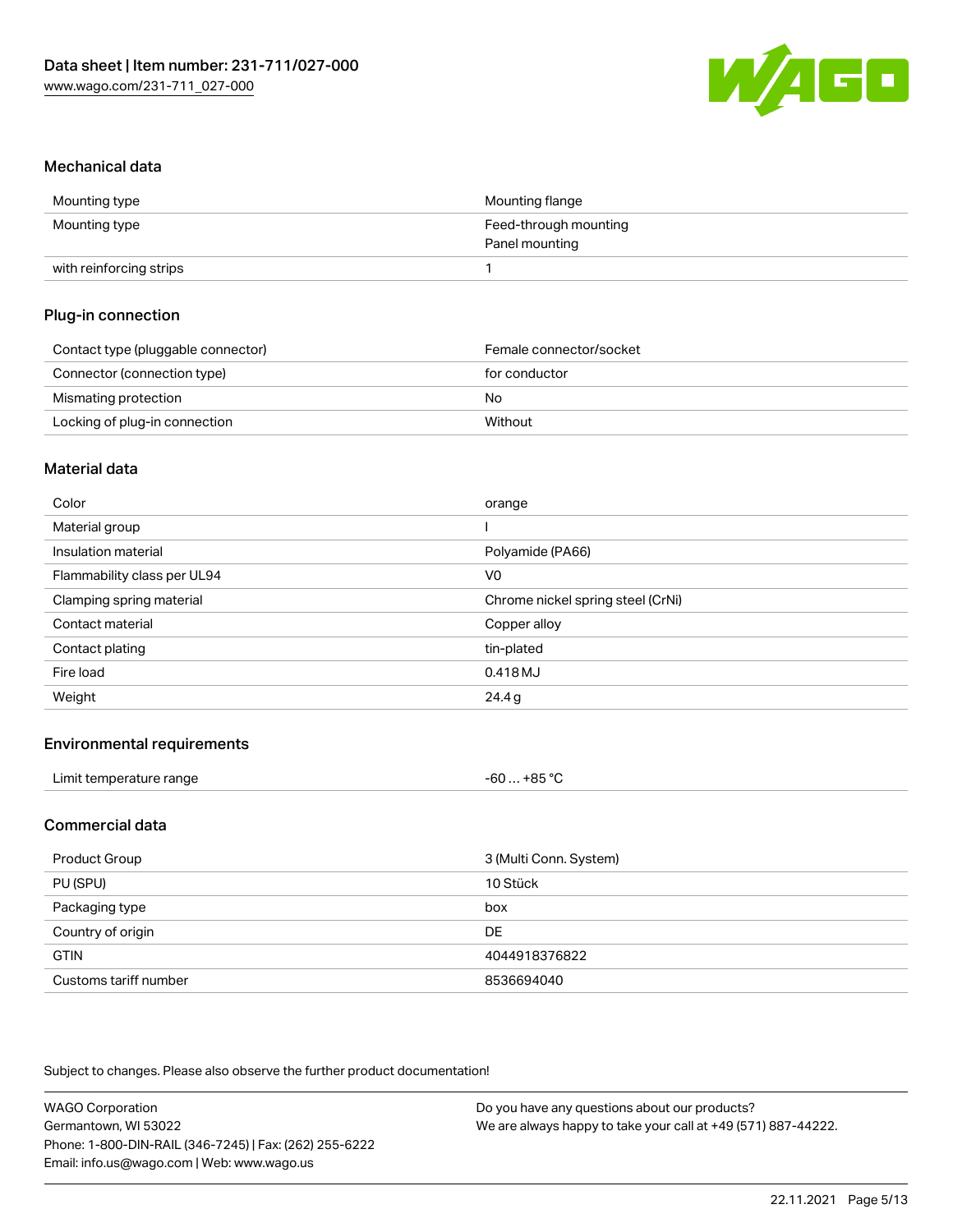

# Approvals / Certificates

#### Country specific Approvals

| Logo | Approval                               | <b>Additional Approval Text</b> | Certificate<br>name |
|------|----------------------------------------|---------------------------------|---------------------|
|      | CВ<br><b>DEKRA Certification B.V.</b>  | IEC 61984                       | NL-39756            |
|      | <b>CSA</b><br>DEKRA Certification B.V. | C <sub>22.2</sub>               | 1466354             |

#### Ship Approvals

| Logo               | Approval                                  | <b>Additional Approval Text</b> | Certificate<br>name                |
|--------------------|-------------------------------------------|---------------------------------|------------------------------------|
| ABS.               | <b>ABS</b><br>American Bureau of Shipping | $\overline{\phantom{0}}$        | $19 -$<br>HG1869876-<br><b>PDA</b> |
| 虁<br><b>BUREAU</b> | BV<br>Bureau Veritas S.A.                 | IEC 60998                       | 11915/D0<br><b>BV</b>              |

#### UL-Approvals

| Logo                       | Approval                                    | <b>Additional Approval Text</b> | Certificate<br>name |
|----------------------------|---------------------------------------------|---------------------------------|---------------------|
| $\boldsymbol{\mathcal{A}}$ | <b>UR</b><br>Underwriters Laboratories Inc. | <b>UL 1977</b>                  | E45171              |
| O                          | UR<br>Underwriters Laboratories Inc.        | <b>UL 1059</b>                  | E45172              |

#### Counterpart



## Item no.731-641

1-conductor male connector; CAGE CLAMP®; 2.5 mm²; Pin spacing 7.62 mm; 11-pole; 2,50 mm²; [www.wago.com/731-641](https://www.wago.com/731-641) orange

Subject to changes. Please also observe the further product documentation!

WAGO Corporation Germantown, WI 53022 Phone: 1-800-DIN-RAIL (346-7245) | Fax: (262) 255-6222 Email: info.us@wago.com | Web: www.wago.us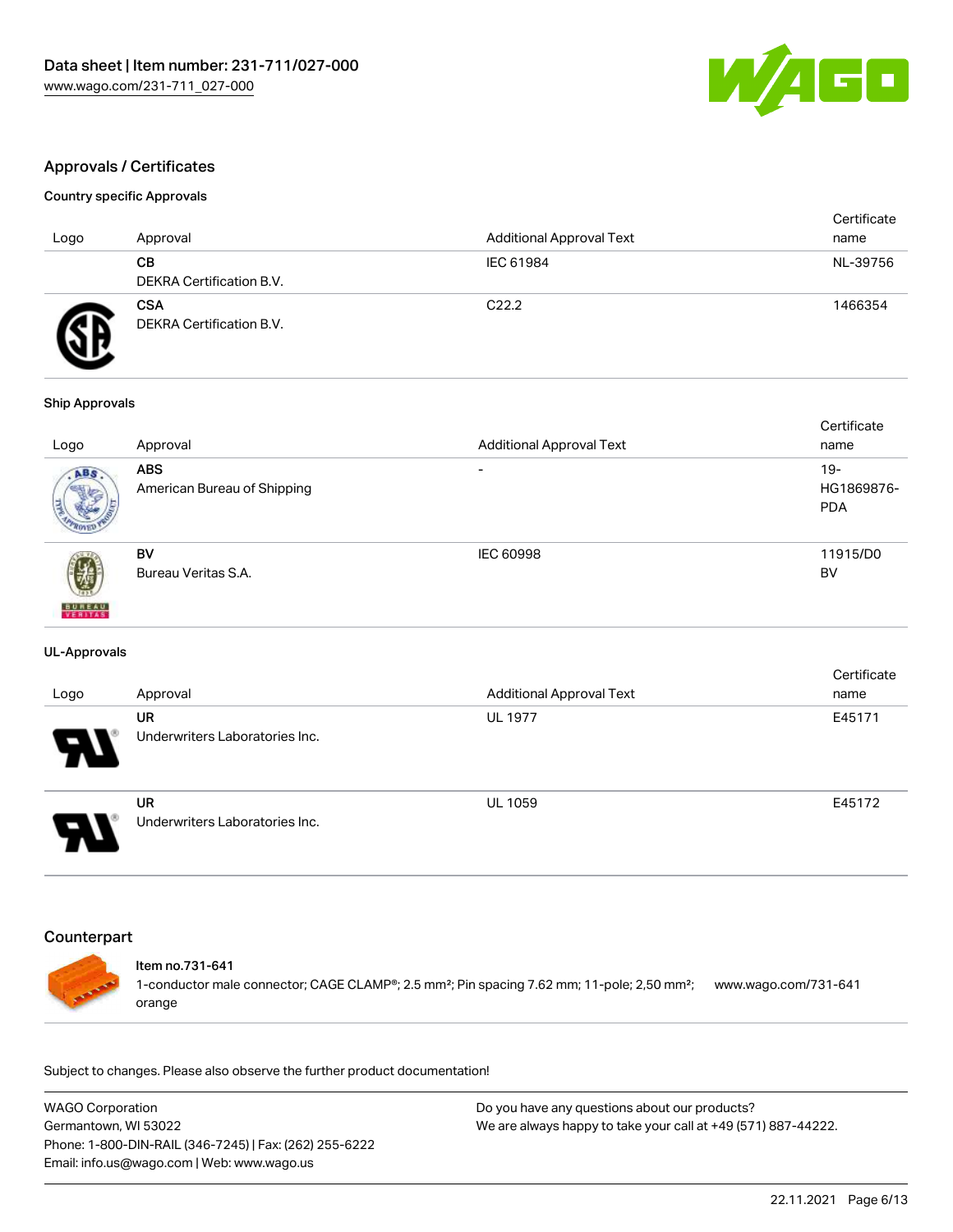[www.wago.com/231-711\\_027-000](http://www.wago.com/231-711_027-000)





#### Item no.231-741/001-000

Phone: 1-800-DIN-RAIL (346-7245) | Fax: (262) 255-6222

Email: info.us@wago.com | Web: www.wago.us

THT male header; 1.0 x 1.0 mm solder pin; straight; Pin spacing 7.62 mm; 11-pole; orange

[www.wago.com/231-741/001-](https://www.wago.com/231-741/001-000) [000](https://www.wago.com/231-741/001-000)

| Item no.231-941/ |
|------------------|
| THT male header: |

# $1001 - 000$

1.0 x 1.0 mm solder pin; angled; Pin spacing 7.62 mm; 11-pole; orange

[www.wago.com/231-941/001-](https://www.wago.com/231-941/001-000) [000](https://www.wago.com/231-941/001-000)

## Optional accessories

| ٦<br>۰.<br>×<br>v<br>×<br>۰.<br>M.<br>۰. |
|------------------------------------------|
|------------------------------------------|

| Cover                                                                                                                                                             |                                                                                                                                                                                                |  |                                  |
|-------------------------------------------------------------------------------------------------------------------------------------------------------------------|------------------------------------------------------------------------------------------------------------------------------------------------------------------------------------------------|--|----------------------------------|
|                                                                                                                                                                   | Item no.: 231-669<br>Lockout caps; for covering unused clamping units; orange                                                                                                                  |  | www.wago.com/231-669             |
| <b>Testing accessories</b>                                                                                                                                        |                                                                                                                                                                                                |  |                                  |
| Testing accessories                                                                                                                                               |                                                                                                                                                                                                |  |                                  |
|                                                                                                                                                                   | Item no.: 210-136<br>Test plug; 2 mm Ø; with 500 mm cable                                                                                                                                      |  | www.wago.com/210-136             |
|                                                                                                                                                                   | Item no.: 231-662<br>Test plugs for female connectors; for 7.5 mm and 7.62 mm pin spacing; 2,50 mm²; light gray                                                                                |  | www.wago.com/231-662             |
| Marking accessories                                                                                                                                               |                                                                                                                                                                                                |  |                                  |
| Marking strip                                                                                                                                                     |                                                                                                                                                                                                |  |                                  |
|                                                                                                                                                                   | Item no.: 210-331/762-202<br>Marking strips; as a DIN A4 sheet; MARKED; 1-16 (100x); Height of marker strip: 2.3 mm/0.091 in; Strip<br>length 182 mm; Horizontal marking; Self-adhesive; white |  | www.wago.com/210-331<br>/762-202 |
|                                                                                                                                                                   | Item no.: 210-332/762-020<br>Marking strips; as a DIN A4 sheet; MARKED; 1-20 (80x); Height of marker strip: 3 mm; Strip length 182<br>mm; Horizontal marking; Self-adhesive; white             |  | www.wago.com/210-332<br>/762-020 |
| <b>Tools</b>                                                                                                                                                      |                                                                                                                                                                                                |  |                                  |
| Operating tool                                                                                                                                                    |                                                                                                                                                                                                |  |                                  |
|                                                                                                                                                                   | Item no.: 231-131<br>Operating tool; made of insulating material; 1-way; loose; white                                                                                                          |  | www.wago.com/231-131             |
|                                                                                                                                                                   | Item no.: 231-291<br>Operating tool; made of insulating material; 1-way; loose; red                                                                                                            |  | www.wago.com/231-291             |
| <b>Ferrules</b>                                                                                                                                                   |                                                                                                                                                                                                |  |                                  |
| Ferrule                                                                                                                                                           |                                                                                                                                                                                                |  |                                  |
|                                                                                                                                                                   | Item no.: 216-101<br>Ferrule; Sleeve for 0.5 mm <sup>2</sup> / AWG 22; uninsulated; electro-tin plated; silver-colored                                                                         |  | www.wago.com/216-101             |
|                                                                                                                                                                   | Subject to changes. Please also observe the further product documentation!                                                                                                                     |  |                                  |
| <b>WAGO Corporation</b><br>Do you have any questions about our products?<br>We are always happy to take your call at +49 (571) 887-44222.<br>Germantown, WI 53022 |                                                                                                                                                                                                |  |                                  |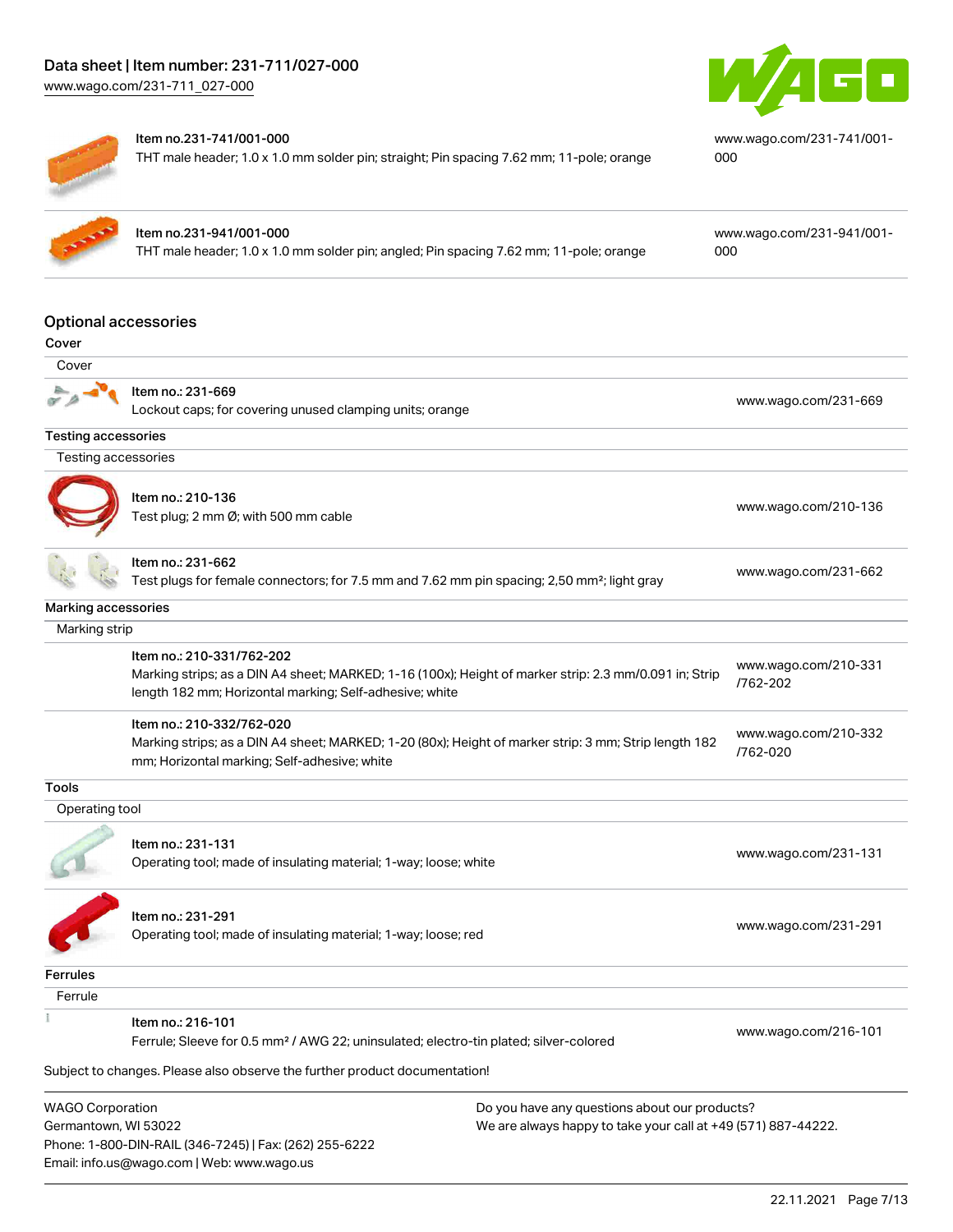# Data sheet | Item number: 231-711/027-000

[www.wago.com/231-711\\_027-000](http://www.wago.com/231-711_027-000)



| Ferrule; Sleeve for 0.34 mm <sup>2</sup> / AWG 24; uninsulated; electro-tin plated                                                                                                |                      |
|-----------------------------------------------------------------------------------------------------------------------------------------------------------------------------------|----------------------|
| Item no.: 216-121<br>Ferrule; Sleeve for 0.5 mm <sup>2</sup> / AWG 22; uninsulated; electro-tin plated; silver-colored                                                            | www.wago.com/216-121 |
| Item no.: 216-143                                                                                                                                                                 |                      |
| Ferrule; Sleeve for 1 mm <sup>2</sup> / AWG 18; uninsulated; electro-tin plated; electrolytic copper; gastight<br>crimped; acc. to DIN 46228, Part 1/08.92                        | www.wago.com/216-143 |
| Item no.: 216-131<br>Ferrule; Sleeve for 0.25 mm <sup>2</sup> / AWG 24; uninsulated; electro-tin plated; silver-colored                                                           | www.wago.com/216-131 |
| Item no.: 216-141<br>Ferrule; Sleeve for 0.5 mm <sup>2</sup> / 20 AWG; uninsulated; electro-tin plated; electrolytic copper; gastight<br>crimped; acc. to DIN 46228, Part 1/08.92 | www.wago.com/216-141 |
| Item no.: 216-152<br>Ferrule; Sleeve for 0.34 mm <sup>2</sup> / AWG 24; uninsulated; electro-tin plated                                                                           | www.wago.com/216-152 |
| Item no.: 216-203<br>Ferrule; Sleeve for 1 mm <sup>2</sup> / AWG 18; insulated; electro-tin plated; red                                                                           | www.wago.com/216-203 |
| Item no.: 216-202<br>Ferrule; Sleeve for 0.75 mm <sup>2</sup> / 18 AWG; insulated; electro-tin plated; gray                                                                       | www.wago.com/216-202 |
| Item no.: 216-151                                                                                                                                                                 | www.wago.com/216-151 |
| Ferrule; Sleeve for 0.25 mm <sup>2</sup> / AWG 24; uninsulated; electro-tin plated                                                                                                |                      |
| Item no.: 216-204                                                                                                                                                                 | www.wago.com/216-204 |

WAGO Corporation Germantown, WI 53022 Phone: 1-800-DIN-RAIL (346-7245) | Fax: (262) 255-6222 Email: info.us@wago.com | Web: www.wago.us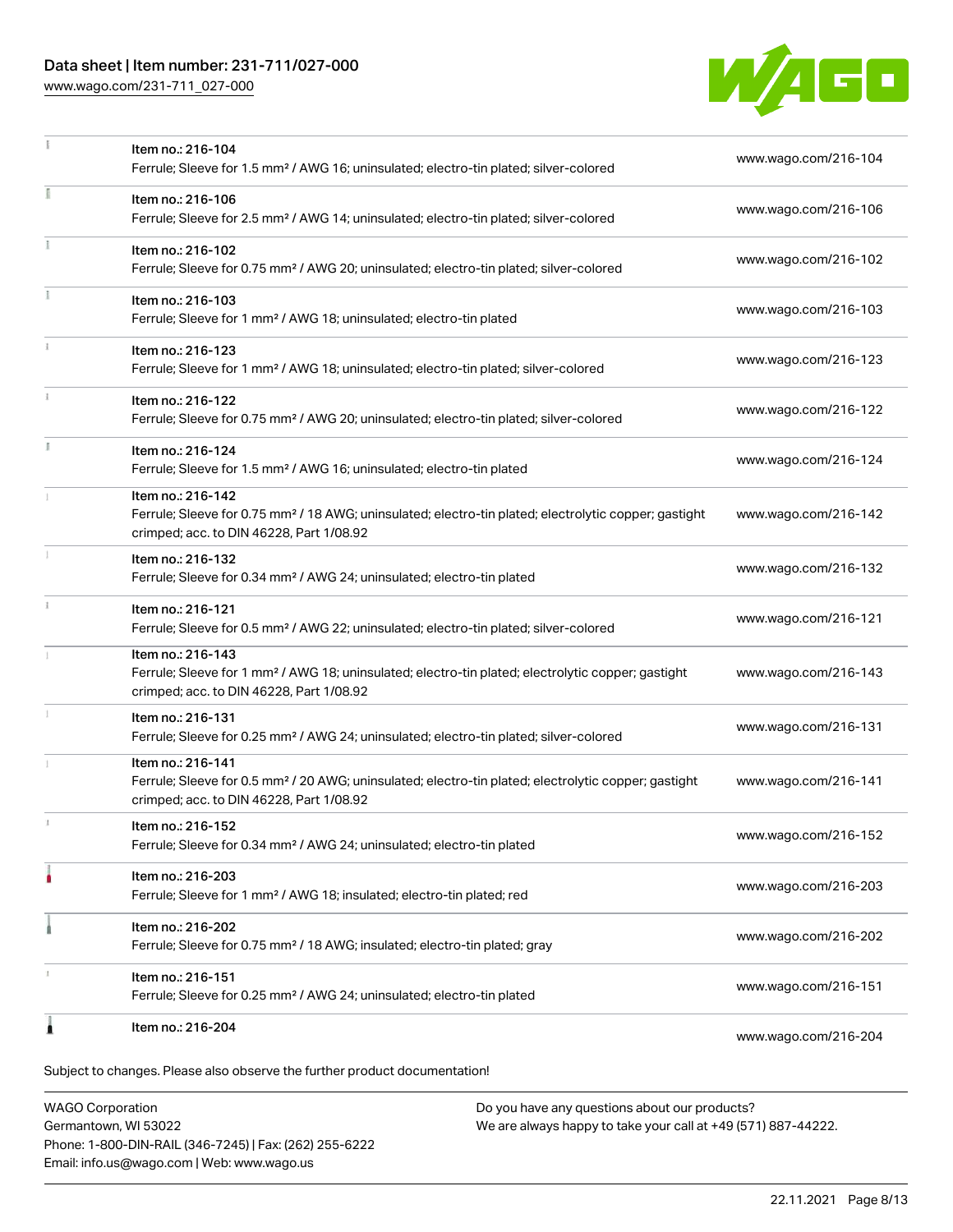# Data sheet | Item number: 231-711/027-000

[www.wago.com/231-711\\_027-000](http://www.wago.com/231-711_027-000)



|   | Ferrule; Sleeve for 1.5 mm <sup>2</sup> / AWG 16; insulated; electro-tin plated; black                                                                                                                  |                      |
|---|---------------------------------------------------------------------------------------------------------------------------------------------------------------------------------------------------------|----------------------|
|   | Item no.: 216-144<br>Ferrule; Sleeve for 1.5 mm <sup>2</sup> / AWG 16; uninsulated; electro-tin plated; electrolytic copper; gastight<br>crimped; acc. to DIN 46228, Part 1/08.92; silver-colored       | www.wago.com/216-144 |
|   | Item no.: 216-201<br>Ferrule; Sleeve for 0.5 mm <sup>2</sup> / 20 AWG; insulated; electro-tin plated; white                                                                                             | www.wago.com/216-201 |
|   | Item no.: 216-223<br>Ferrule; Sleeve for 1 mm <sup>2</sup> / AWG 18; insulated; electro-tin plated; red                                                                                                 | www.wago.com/216-223 |
|   | Item no.: 216-241<br>Ferrule; Sleeve for 0.5 mm <sup>2</sup> / 20 AWG; insulated; electro-tin plated; electrolytic copper; gastight<br>crimped; acc. to DIN 46228, Part 4/09.90; white                  | www.wago.com/216-241 |
|   | Item no.: 216-242<br>Ferrule; Sleeve for 0.75 mm <sup>2</sup> / 18 AWG; insulated; electro-tin plated; electrolytic copper; gastight<br>crimped; acc. to DIN 46228, Part 4/09.90; gray                  | www.wago.com/216-242 |
|   | Item no.: 216-222<br>Ferrule; Sleeve for 0.75 mm <sup>2</sup> / 18 AWG; insulated; electro-tin plated; gray                                                                                             | www.wago.com/216-222 |
|   | Item no.: 216-221<br>Ferrule; Sleeve for 0.5 mm <sup>2</sup> / 20 AWG; insulated; electro-tin plated; white                                                                                             | www.wago.com/216-221 |
| Â | Item no.: 216-224<br>Ferrule; Sleeve for 1.5 mm <sup>2</sup> / AWG 16; insulated; electro-tin plated; black                                                                                             | www.wago.com/216-224 |
|   | Item no.: 216-243<br>Ferrule; Sleeve for 1 mm <sup>2</sup> / AWG 18; insulated; electro-tin plated; electrolytic copper; gastight crimped; www.wago.com/216-243<br>acc. to DIN 46228, Part 4/09.90; red |                      |
| ì | Item no.: 216-244<br>Ferrule; Sleeve for 1.5 mm <sup>2</sup> / AWG 16; insulated; electro-tin plated; electrolytic copper; gastight<br>crimped; acc. to DIN 46228, Part 4/09.90; black                  | www.wago.com/216-244 |
|   | Item no.: 216-263<br>Ferrule; Sleeve for 1 mm <sup>2</sup> / AWG 18; insulated; electro-tin plated; electrolytic copper; gastight crimped; www.wago.com/216-263<br>acc. to DIN 46228, Part 4/09.90; red |                      |
| 1 | Item no.: 216-264<br>Ferrule; Sleeve for 1.5 mm <sup>2</sup> / AWG 16; insulated; electro-tin plated; electrolytic copper; gastight<br>crimped; acc. to DIN 46228, Part 4/09.90; black                  | www.wago.com/216-264 |
|   | Item no.: 216-284<br>Ferrule; Sleeve for 1.5 mm <sup>2</sup> / AWG 16; insulated; electro-tin plated; electrolytic copper; gastight<br>crimped; acc. to DIN 46228, Part 4/09.90; black                  | www.wago.com/216-284 |
|   | Item no.: 216-262<br>Ferrule; Sleeve for 0.75 mm <sup>2</sup> / 18 AWG; insulated; electro-tin plated; electrolytic copper; gastight<br>crimped; acc. to DIN 46228, Part 4/09.90; gray                  | www.wago.com/216-262 |
|   | Item no.: 216-301<br>Ferrule; Sleeve for 0.25 mm <sup>2</sup> / AWG 24; insulated; electro-tin plated; yellow                                                                                           | www.wago.com/216-301 |
|   | Item no.: 216-321<br>Ferrule; Sleeve for 0.25 mm <sup>2</sup> / AWG 24; insulated; electro-tin plated; yellow                                                                                           | www.wago.com/216-321 |
|   | Item no.: 216-322                                                                                                                                                                                       |                      |

Subject to changes. Please also observe the further product documentation!

WAGO Corporation Germantown, WI 53022 Phone: 1-800-DIN-RAIL (346-7245) | Fax: (262) 255-6222 Email: info.us@wago.com | Web: www.wago.us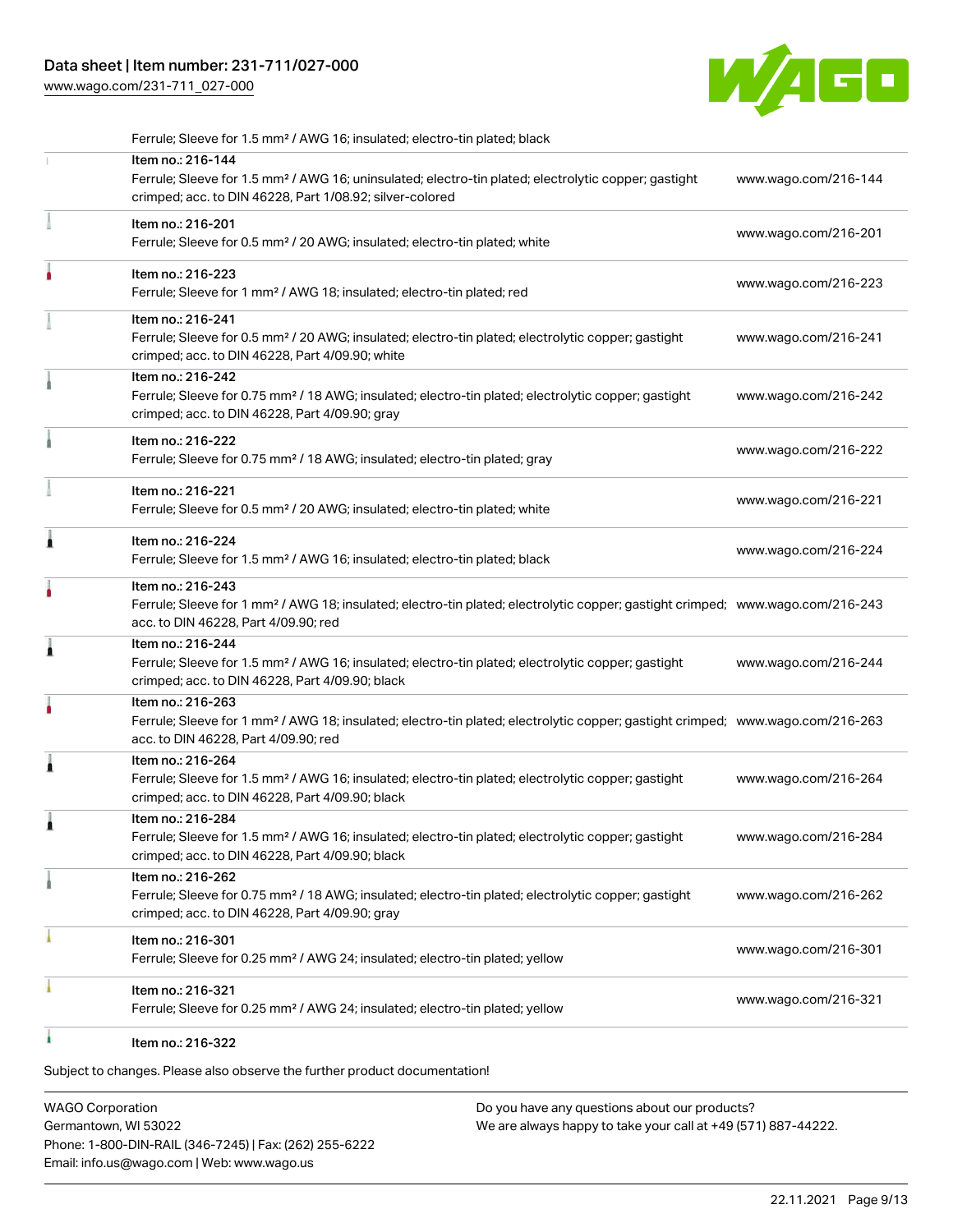

Ferrule; Sleeve for 0.34 mm² / 22 AWG; insulated; electro-tin plated; green [www.wago.com/216-322](http://www.wago.com/216-322)

| I                                    | Item no.: 216-302                                                                                 |            |                      | www.wago.com/216-302 |  |
|--------------------------------------|---------------------------------------------------------------------------------------------------|------------|----------------------|----------------------|--|
|                                      | Ferrule; Sleeve for 0.34 mm <sup>2</sup> / 22 AWG; insulated; electro-tin plated; light turquoise |            |                      |                      |  |
| <b>Insulations stops</b>             |                                                                                                   |            |                      |                      |  |
| Insulation stop                      |                                                                                                   |            |                      |                      |  |
|                                      |                                                                                                   |            |                      |                      |  |
|                                      | Item no.: 231-673                                                                                 |            | www.wago.com/231-673 |                      |  |
| Lecce                                | Insulation stop; 0.08-0.2 mm <sup>2</sup> / 0.2 mm <sup>2</sup> "s"; white                        |            |                      |                      |  |
| <b>BERT</b>                          | Item no.: 231-674                                                                                 |            |                      |                      |  |
|                                      | Insulation stop; 0.25 - 0.5 mm <sup>2</sup> ; light gray                                          |            | www.wago.com/231-674 |                      |  |
| Lecce                                |                                                                                                   |            |                      |                      |  |
|                                      | Item no.: 231-675                                                                                 |            |                      |                      |  |
|                                      | Insulation stop; 0.75 - 1 mm <sup>2</sup> ; dark gray                                             |            | www.wago.com/231-675 |                      |  |
| <b>Downloads</b><br>Documentation    |                                                                                                   |            |                      |                      |  |
| <b>Additional Information</b>        |                                                                                                   |            |                      |                      |  |
| Technical explanations<br>2019 Apr 3 |                                                                                                   |            | pdf<br>2.0 MB        | Download             |  |
|                                      |                                                                                                   |            |                      |                      |  |
| <b>CAD files</b>                     |                                                                                                   |            |                      |                      |  |
| CAD data                             |                                                                                                   |            |                      |                      |  |
| 2D/3D Models 231-711/027-000         |                                                                                                   | <b>URL</b> | Download             |                      |  |
| <b>CAE</b> data                      |                                                                                                   |            |                      |                      |  |
| EPLAN Data Portal 231-711/027-000    |                                                                                                   | <b>URL</b> | Download             |                      |  |
| ZUKEN Portal 231-711/027-000         |                                                                                                   | <b>URL</b> | Download             |                      |  |
| EPLAN Data Portal 231-711/027-000    |                                                                                                   | <b>URL</b> | Download             |                      |  |
|                                      |                                                                                                   |            |                      |                      |  |

## Environmental Product Compliance

#### Compliance Search

Subject to changes. Please also observe the further product documentation!

WAGO Corporation Germantown, WI 53022 Phone: 1-800-DIN-RAIL (346-7245) | Fax: (262) 255-6222 Email: info.us@wago.com | Web: www.wago.us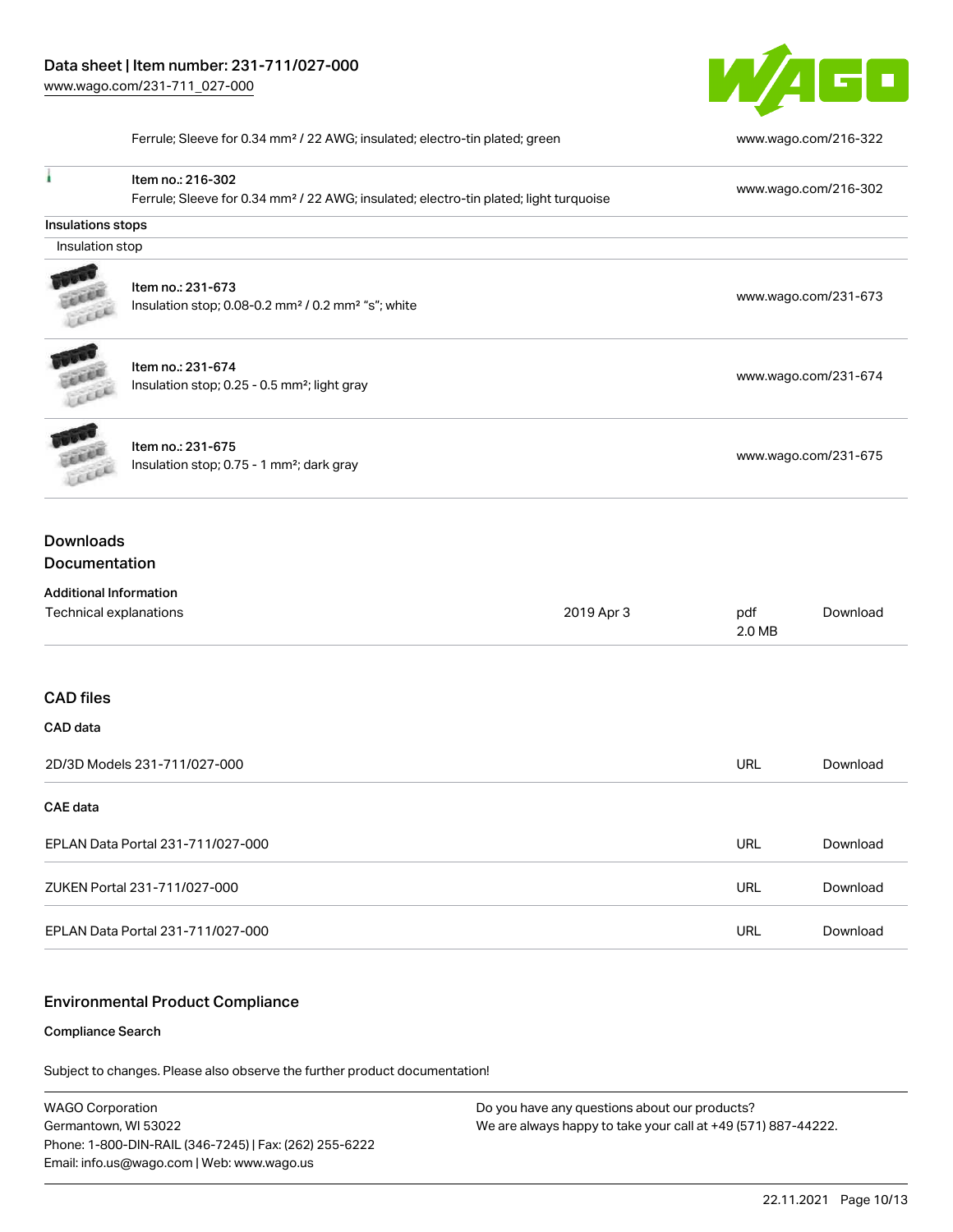

URL [Download](https://www.wago.com/global/d/ComplianceLinkMediaContainer_231-711_027-000)

# Environmental Product Compliance 231-711/027-000 1-conductor female connector; CAGE CLAMP®; 2.5 mm²; Pin spacing 7.62 mm; 11 pole; clamping collar; 2,50 mm²; orange

## Installation Notes



Inserting a conductor via 3.5 mm screwdriver – CAGE CLAMP® actuation parallel to conductor entry.



Inserting a conductor via 3.5 mm screwdriver – CAGE CLAMP® actuation perpendicular to conductor entry.



Inserting a conductor into CAGE CLAMP® unit via operating lever (231-291).



Inserting a conductor via operating tool.

Subject to changes. Please also observe the further product documentation!

WAGO Corporation Germantown, WI 53022 Phone: 1-800-DIN-RAIL (346-7245) | Fax: (262) 255-6222 Email: info.us@wago.com | Web: www.wago.us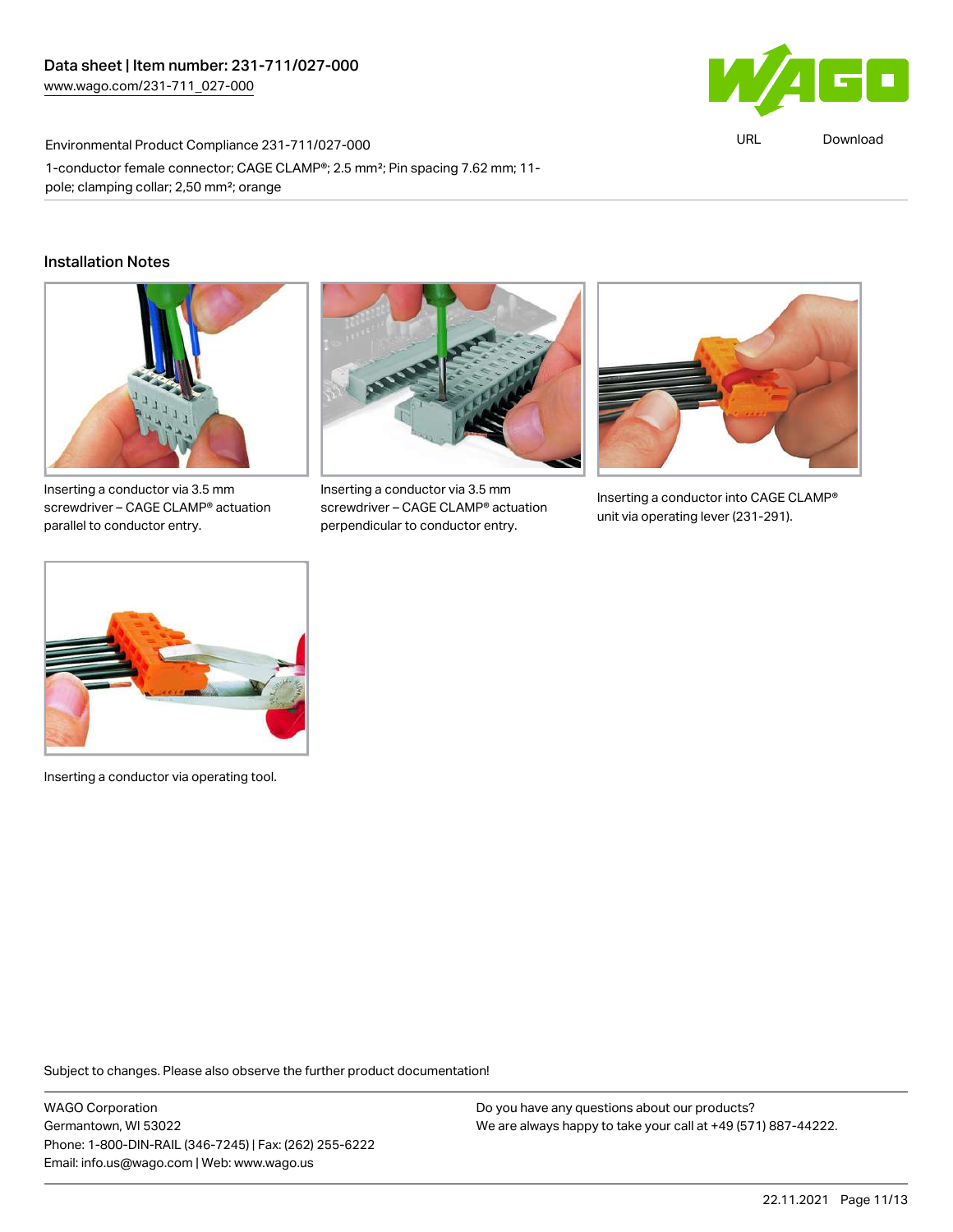



Coding a female connector by removing coding finger(s).



Testing – female connector with CAGE CLAMP®

Integrated test ports for testing perpendicular to conductor entry via 2 or 2.3 mm Ø test plug

### Installation



Male connector with strain relief plate



Strain relief housing shown with a male connector equipped with CAGE CLAMP®

Subject to changes. Please also observe the further product documentation!

WAGO Corporation Germantown, WI 53022 Phone: 1-800-DIN-RAIL (346-7245) | Fax: (262) 255-6222 Email: info.us@wago.com | Web: www.wago.us